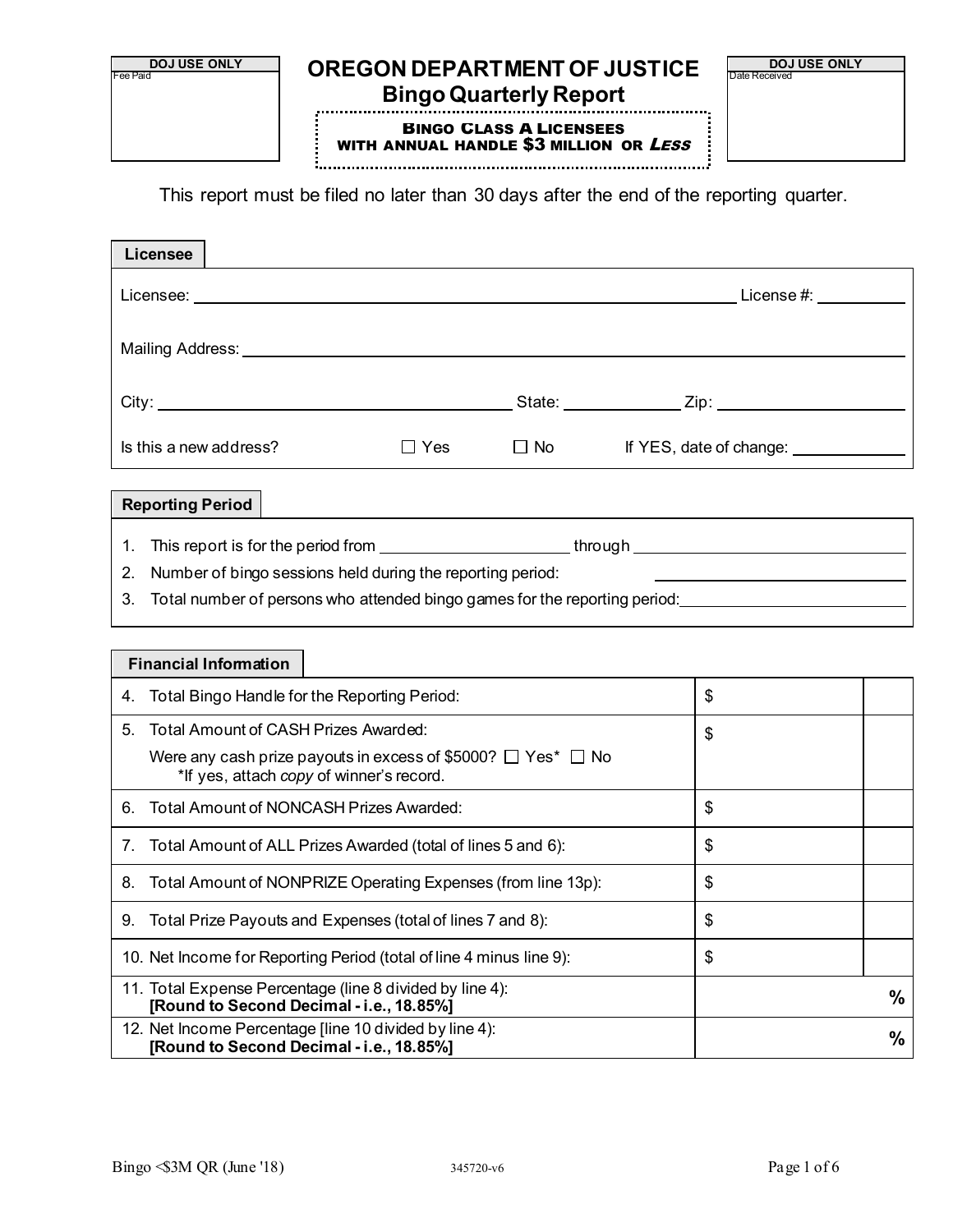| <b>Nonprize Expenses</b>                                                                 |               |
|------------------------------------------------------------------------------------------|---------------|
| List ALL nonprize expenses related to bingo operations. DO NOT INCLUDE FEES PAID TO DOJ. |               |
| Salaries and Employee Benefits (Gross):<br>13. a)                                        | \$            |
| Worker's Compensation Coverage (Employer Portion):<br>b)                                 | \$            |
| State/Federal Employee Taxes (Employer Portion):<br>c)                                   | \$            |
| Security and Janitorial Services and Supplies:<br>d)                                     | \$            |
| Legal and Accounting Services:<br>e)                                                     | \$            |
| Bingo Paper (for other bingo supplies see item g below):<br>f)                           | \$            |
| Bingo Supplies (other than bingo paper):<br>g)                                           | \$            |
| Utilities (Electric/Sewer/Water/Phone/Garbage):<br>h)                                    | \$            |
| Rent/Lease $*(see 14)$ Check box if you pro-rated rent: $\square$<br>i)                  | \$            |
| Leasehold Improvements:<br>j)                                                            | \$            |
| k)<br>Insurance:                                                                         | \$            |
| Equipment: (To include Electronic Machines)<br>$\vert$                                   | \$            |
| m) Printing/Promotions/Postage/Shipping:                                                 | \$            |
| Repairs:<br>n)                                                                           | \$            |
| Other (explain below or attach additional sheets):<br>o)                                 | $\frac{1}{2}$ |
|                                                                                          |               |
|                                                                                          |               |
| TOTAL EXPENSES (total of lines a thru o; enter here and on page 1, line 8):<br>p)        | \$            |

## **Allocation or Pro-Rate of Expenses**

14. a) If you allocated or pro-rated expenses, you must explain the method you used here. If you checked line 13i, you must explain how you pro-rated rent/mortgage expenses:

| b) Was your organization the master lessee in a facility with more than one licensee? $\Box$ Yes* | $\Box$ No |
|---------------------------------------------------------------------------------------------------|-----------|
| *If YES, enter amount you pay quarterly for rent/lease:                                           |           |
| *If YES, enter amount of rent receipts paid by sub-licensees:                                     |           |

### **Volunteers**

| 15. Did the organization use any volunteers to operate bingo games during the quarter?                                                                                          | II Yes | ∃ No |
|---------------------------------------------------------------------------------------------------------------------------------------------------------------------------------|--------|------|
| If YES, how many per session?<br>If NO, go on to page 3.                                                                                                                        |        |      |
| Did the volunteers receive food/drink, free cards, mileage or expense reimbursements? $\square$ Yes<br>If YES, what was the average reimbursement per volunteer per session? \$ |        | □ No |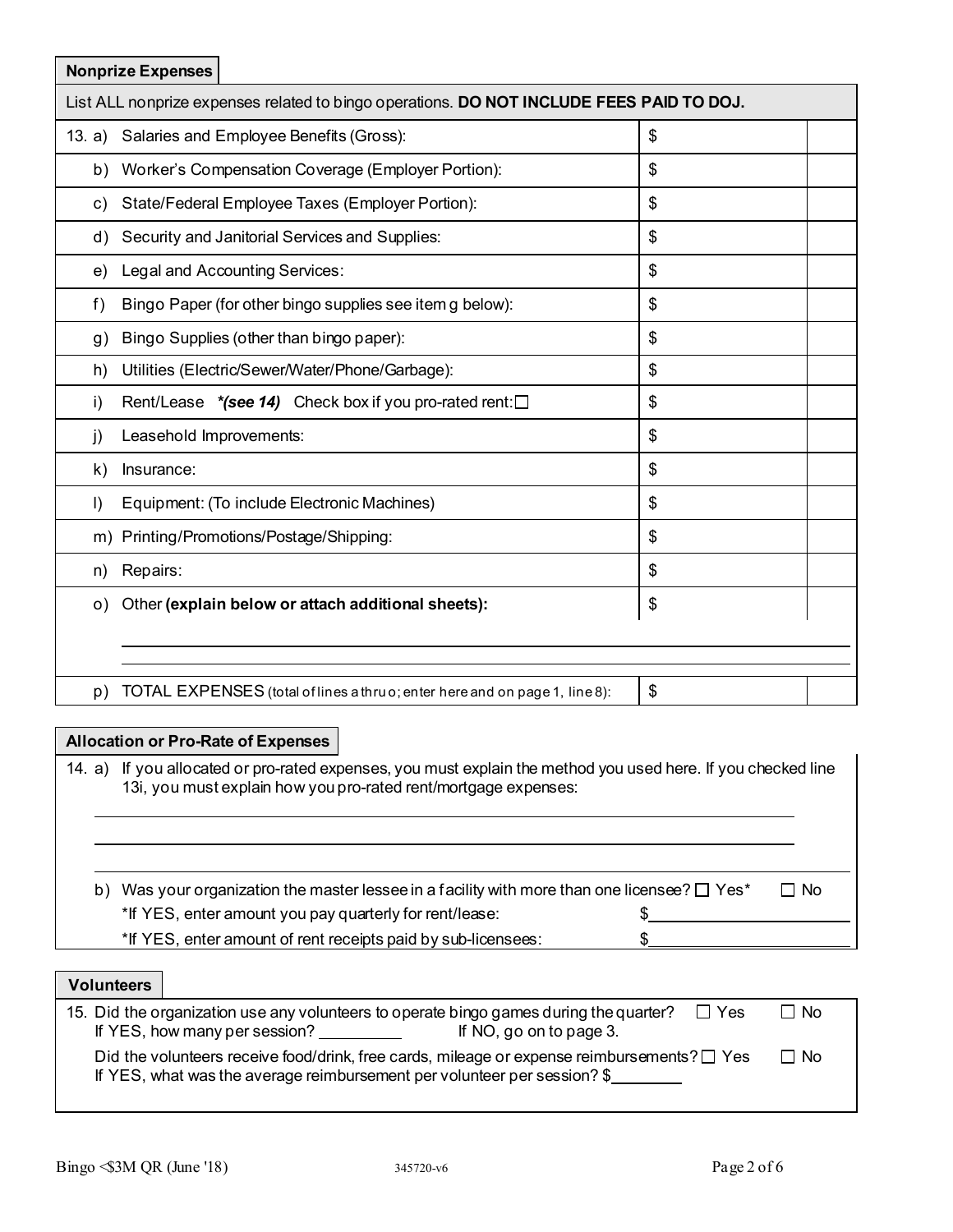**Employee List**

| 16. List all paid employees who received compensation during the reporting period. List the hours worked by    |
|----------------------------------------------------------------------------------------------------------------|
| each person according to the type of duties they performed during the quarter (i.e., [S] supervisory, [N]      |
| nonsupervisory and [O] other) together with the compensation the person received for each type of duty.        |
| Reports that do not contain complete information will be rejected and returned for completion, and could incur |
| delinguency charges. See sample entry below. Use gross (pre-tax and deductions) pay NOT net. [O] other is      |
| for payments made for time worked that is TOTALLY UNRELATED to the bingo operation (describe the [O]           |
| other payments). Facility Management IS bingo-related. YOU MAY ATTACH A LIST SUPPLYING THE                     |
| <b>REQUIRED INFORMATION</b>                                                                                    |

#### **REQUIRED INFORMATION.**

|                  |                                | Full Name (Last, First, M.I.): Worker, John Q. |                  |                       |                                           | DOB:                |                            |        | Title: Floorworker       |
|------------------|--------------------------------|------------------------------------------------|------------------|-----------------------|-------------------------------------------|---------------------|----------------------------|--------|--------------------------|
|                  | Address: 1234 Main Street      |                                                |                  | City:                 | Anytown                                   |                     | State:<br><b>OR</b>        | Zip:   | 97001                    |
|                  | Phone: (xxx) xxx-xxxx          |                                                |                  |                       | Email: xxxxxx@xxxxx.xxx                   |                     |                            |        |                          |
| [S]              | Rate: $\int$                   | $\frac{1}{2}$                                  | [N]<br>120       | Rate: \$8.00          | \$960.00                                  | $\overline{[0]}$ 10 | Describe:<br>Lottery Wages |        | \$50.00                  |
|                  | Full Name (Last, First, M.I.): |                                                |                  |                       |                                           | DOB:                |                            | Title: |                          |
| Address:         |                                |                                                |                  | City:                 |                                           |                     | State:                     | Zip:   |                          |
| Phone:           |                                |                                                |                  | Email:                |                                           |                     |                            |        |                          |
| [S]              | Rate: \$                       | $\overline{\mathbf{e}}$                        | [N]              | Rate: \$              | $\overline{\$}$                           | [O]                 | Describe:                  |        | $\overline{\mathcal{G}}$ |
|                  | Full Name (Last, First, M.I.): |                                                |                  |                       |                                           | DOB:                |                            | Title: |                          |
| Address:         |                                |                                                |                  | City:                 |                                           |                     | State:                     | Zip:   |                          |
| Phone:           |                                |                                                |                  | Email:                |                                           |                     |                            |        |                          |
| [S]              | Rate: \$                       | \$                                             | [N]              | Rate: \$              | \$                                        | [0]                 | Describe:                  |        | \$                       |
|                  | Full Name (Last, First, M.I.)  |                                                |                  |                       |                                           | DOB:                |                            | Title: |                          |
| Address:         |                                |                                                |                  | City:                 |                                           |                     | State:                     | Zip:   |                          |
| Phone:           |                                |                                                |                  | Email:                |                                           |                     |                            |        |                          |
| [S]              | Rate: $\overline{\$}$          | $\overline{\mathcal{G}}$                       | [N]              | Rate: $\overline{\$}$ | $\overline{\$}$                           | [O]                 | Describe:                  |        | \$                       |
|                  | Full Name (Last, First, M.I.): |                                                |                  |                       |                                           | DOB:                |                            | Title: |                          |
| Address:         |                                |                                                |                  | City:                 |                                           |                     | State:                     | Zip:   |                          |
| Phone:           |                                |                                                |                  | Email:                |                                           |                     |                            |        |                          |
| [S]              | Rate: \$                       | \$                                             | [N]              | Rate: \$              | \$                                        | [O]                 | Describe:                  |        | \$                       |
|                  | Full Name (Last, First, M.I.): |                                                |                  |                       |                                           | DOB:                |                            | Title: |                          |
| Address:         |                                |                                                |                  | City:                 |                                           |                     | State:                     | Zip:   |                          |
| Phone:           |                                |                                                |                  | Email:                |                                           |                     |                            |        |                          |
| [S]              | Rate: $$$                      | \$                                             | $\overline{[N]}$ | Rate: $$$             | \$                                        | [O]                 | Describe:                  |        | \$                       |
|                  | Full Name (Last, First, M.I.): |                                                |                  |                       |                                           | DOB:                |                            | Title: |                          |
| Address:         |                                |                                                |                  | City:                 |                                           |                     | State:                     | Zip:   |                          |
| Phone:           |                                |                                                |                  | Email:                |                                           |                     |                            |        |                          |
| [S]              | Rate: \$                       | \$                                             | [N]              | Rate: \$              | $\, \, \raisebox{12pt}{$\scriptstyle \$}$ | [O]                 | Describe:                  |        | \$                       |
|                  | Full Name (Last, First, M.I.): |                                                |                  |                       |                                           | DOB:                |                            | Title: |                          |
| Address:         |                                |                                                |                  | City:                 |                                           |                     | State:                     | Zip:   |                          |
| Email:<br>Phone: |                                |                                                |                  |                       |                                           |                     |                            |        |                          |
| [S]              | Rate: \$                       | \$                                             | $[N]$            | Rate: \$              | $\overline{\mathbf{e}}$                   | [O]                 | Describe:                  |        | \$                       |
|                  |                                |                                                |                  |                       |                                           |                     |                            |        |                          |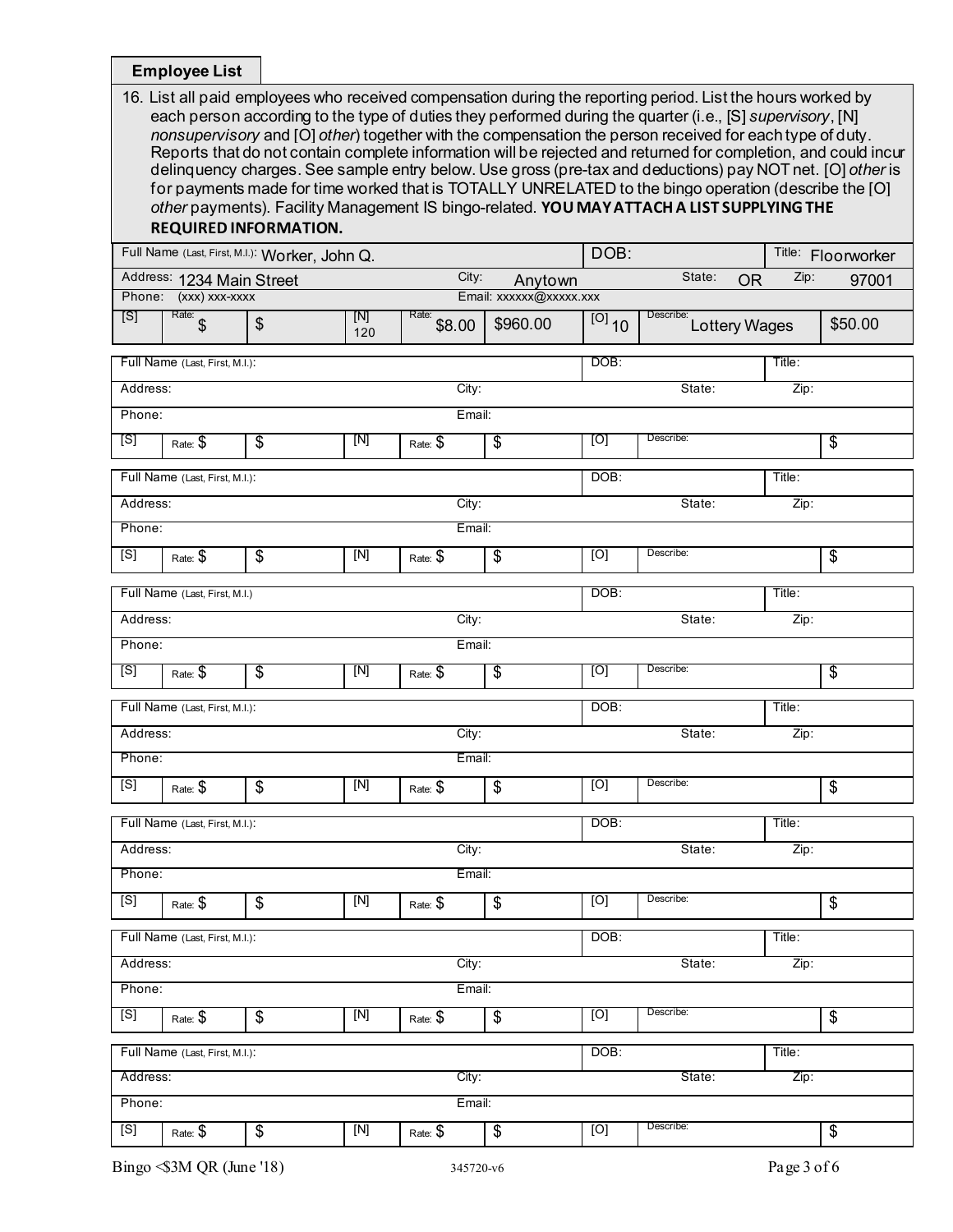|          | Full Name (Last, First, M.I.): |                           |                      |           |                          |      | DOB:      | Title: |                          |
|----------|--------------------------------|---------------------------|----------------------|-----------|--------------------------|------|-----------|--------|--------------------------|
| Address: |                                |                           |                      | City:     |                          |      | State:    | Zip:   |                          |
| Phone:   |                                |                           |                      | Email:    |                          |      |           |        |                          |
| [S]      | Rate: \$                       | \$                        | $\boxed{\text{[N]}}$ | Rate: \$  | \$                       | [O]  | Describe: |        | $\overline{\mathcal{G}}$ |
|          | Full Name (Last, First, M.I.): |                           |                      |           |                          |      | DOB:      | Title: |                          |
| Address: |                                |                           |                      | City:     |                          |      | State:    | Zip:   |                          |
| Phone:   |                                |                           |                      | Email:    |                          |      |           |        |                          |
| [S]      | Rate: \$                       | $\frac{1}{2}$             | $[{\sf N}]$          | Rate: \$  | \$                       | [O]  | Describe: |        | \$                       |
|          | Full Name (Last, First, M.I.): |                           |                      |           |                          | DOB: |           | Title: |                          |
| Address: |                                |                           |                      | City:     |                          |      | State:    | Zip:   |                          |
| Phone:   |                                |                           |                      | Email:    |                          |      |           |        |                          |
| [S]      | Rate: \$                       | \$                        | $[N]$                | Rate: \$  | \$                       | [O]  | Describe: |        | \$                       |
|          | Full Name (Last, First, M.I.): |                           |                      |           |                          | DOB: |           | Title: |                          |
| Address: |                                |                           |                      | City:     |                          |      | State:    | Zip:   |                          |
| Phone:   |                                |                           |                      | Email:    |                          |      |           |        |                          |
| [S]      | Rate: \$                       | $\overline{\$}$           | [N]                  | Rate: \$  | $\overline{\mathbf{e}}$  | [O]  | Describe: |        | $\overline{\mathcal{S}}$ |
|          | Full Name (Last, First, M.I.): |                           |                      |           |                          | DOB: |           | Title: |                          |
| Address: |                                |                           |                      | City:     |                          |      | State:    | Zip:   |                          |
| Phone:   |                                |                           |                      | Email:    |                          |      |           |        |                          |
| [S]      | Rate: \$                       | $\boldsymbol{\mathsf{S}}$ | [N]                  | Rate: \$  | $\$\$                    | [O]  | Describe: |        | \$                       |
|          | Full Name (Last, First, M.I.): |                           |                      |           |                          | DOB: |           | Title: |                          |
| Address: |                                |                           |                      | City:     |                          |      | State:    | Zip:   |                          |
| Phone:   |                                |                           |                      | Email:    |                          |      |           |        |                          |
| [S]      | Rate: \$                       | \$                        | $[{\sf N}]$          | Rate: \$  | \$                       | [O]  | Describe: |        | \$                       |
|          | Full Name (Last, First, M.I.): |                           |                      |           |                          | DOB: |           | Title: |                          |
| Address: |                                |                           |                      | City:     |                          |      | State:    | Zip:   |                          |
| Phone:   |                                |                           |                      | Email:    |                          |      |           |        |                          |
| [S]      | Rate: \$                       | $\overline{\$}$           | [N]                  | Rate: $$$ | $\overline{\$}$          | [O]  | Describe: |        | $\overline{\mathcal{G}}$ |
|          | Full Name (Last, First, M.I.): |                           |                      |           |                          | DOB: |           | Title: |                          |
| Address: |                                |                           |                      | City:     |                          |      | State:    | Zip:   |                          |
| Phone:   |                                |                           |                      | Email:    |                          |      |           |        |                          |
| [S]      | Rate: \$                       | $\overline{\mathbf{e}}$   | $[N]$                | Rate: \$  | $\overline{\mathbf{e}}$  | [O]  | Describe: |        | \$                       |
|          | Full Name (Last, First, M.I.): |                           |                      |           |                          | DOB: |           | Title: |                          |
| Address: |                                |                           |                      | City:     |                          |      | State:    | Zip:   |                          |
| Phone:   |                                |                           |                      | Email:    |                          |      |           |        |                          |
| [S]      | Rate: \$                       | $\overline{\mathbf{e}}$   | [N]                  | Rate: \$  | $\overline{\mathcal{E}}$ | [O]  | Describe: |        | $\overline{\mathcal{G}}$ |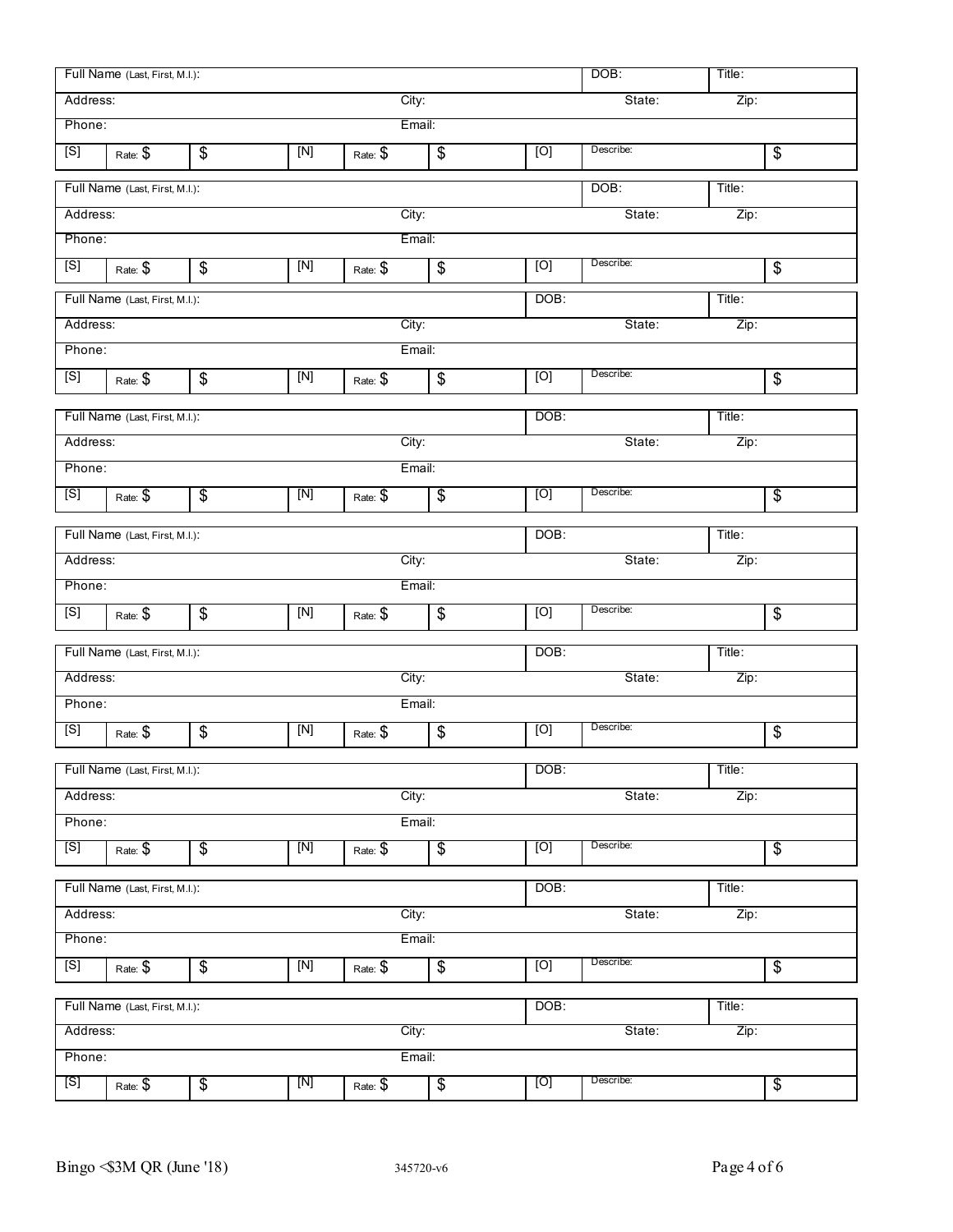# **Oregon Department of Justice**

## **Quarterly Report Fee Computation For licensees** *expecting* **annual handle of less than \$3 million \***

|                | Handle for this quarter from page 1, line 4; enter it here::                                                                                                                                                                                                                        |  |
|----------------|-------------------------------------------------------------------------------------------------------------------------------------------------------------------------------------------------------------------------------------------------------------------------------------|--|
| 2              | Multiply line 1 by .012 and enter result here:                                                                                                                                                                                                                                      |  |
| 3              | DELINQUENCY FEE: If this report is not filed within 30 days of the quarter end, add a<br>delinquency fee of \$20 or 1% of line 2 [line $2 \times .01$ ], whichever is greater. The minimum<br>delinquency fee shall increase to \$50 after 60 days from the due date of the report. |  |
| $\overline{4}$ | TOTAL FEES DUE. Line 2 plus line 3. Enter result here:<br>Send this amount with the report to DOJ. Please send in exact fees. Make a<br>check payable to Oregon Department of Justice. DO NOT ROUND.                                                                                |  |

\**If your annual handle will exceed \$3 million at any time during your license period, contact DOJ immediately and request appropriate reporting forms to be sent. Call (971) 673-1880 and ask for the Gaming Registrar.*